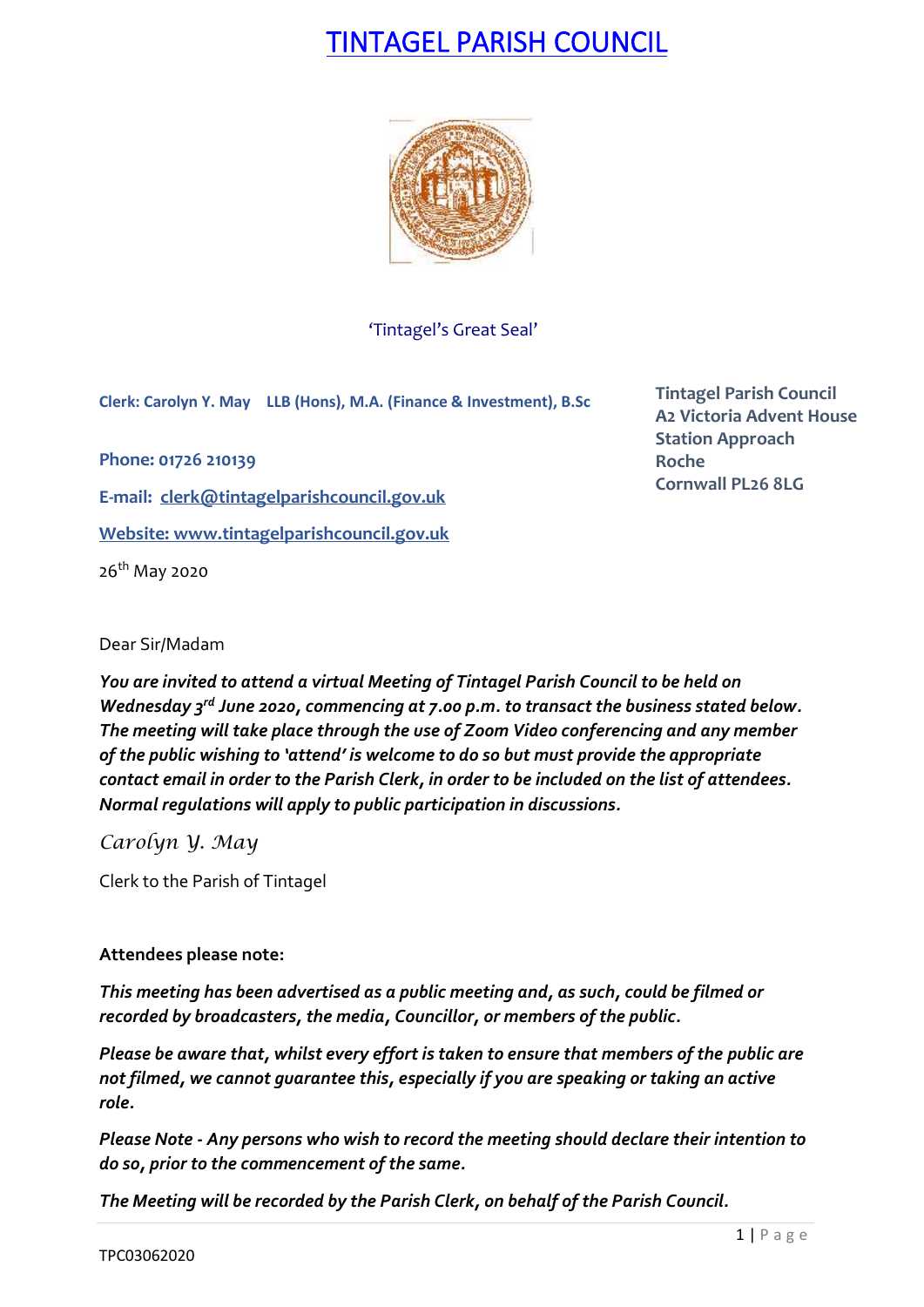- **Apologies**
- **Declarations of Interest**
- **Invitation to members of the public to speak prior to meeting, (10 minutes allowed for this item) -** Participants attention is respectfully drawn to the Parish Council's 'Public Participation Policy', which sets out the rules governing this part of the agenda - only items listed on the said agenda may be discussed.\*

# **AGENDA**

**C0-option –** Co-option of applicant in accordance with Cornwall Council (Democratic Services) Advice.

**Minutes** - To Approve the Minutes of the previous meeting, held on the 13<sup>th</sup> May 2020 (Appendix A)

**Planning Applications** – Appendix B

**Planning Decisions** – None

**Accounts Payable** – Appendix C

**Tintagel Visitor Centre –** Cllr Brooks

**Updates**:

Public Lavatories (Trevena / TVC)

Trevena Square Floral Display 2020

# **Correspondence**

Trevena Square Bridge – Report to Cormac

#### **Part II**

# COMMITTEE DELIBERATIONS

*Pursuant to section 1(2) of the Public Bodies (Admission to Meetings) Act 1960, it is resolved that, because of the confidential nature of the business to be transacted, the public and press leave the meeting during consideration of the following items: -*

# **Confidential Parish Council Matters:**

- **Acquisitions**
- **Reported Matters**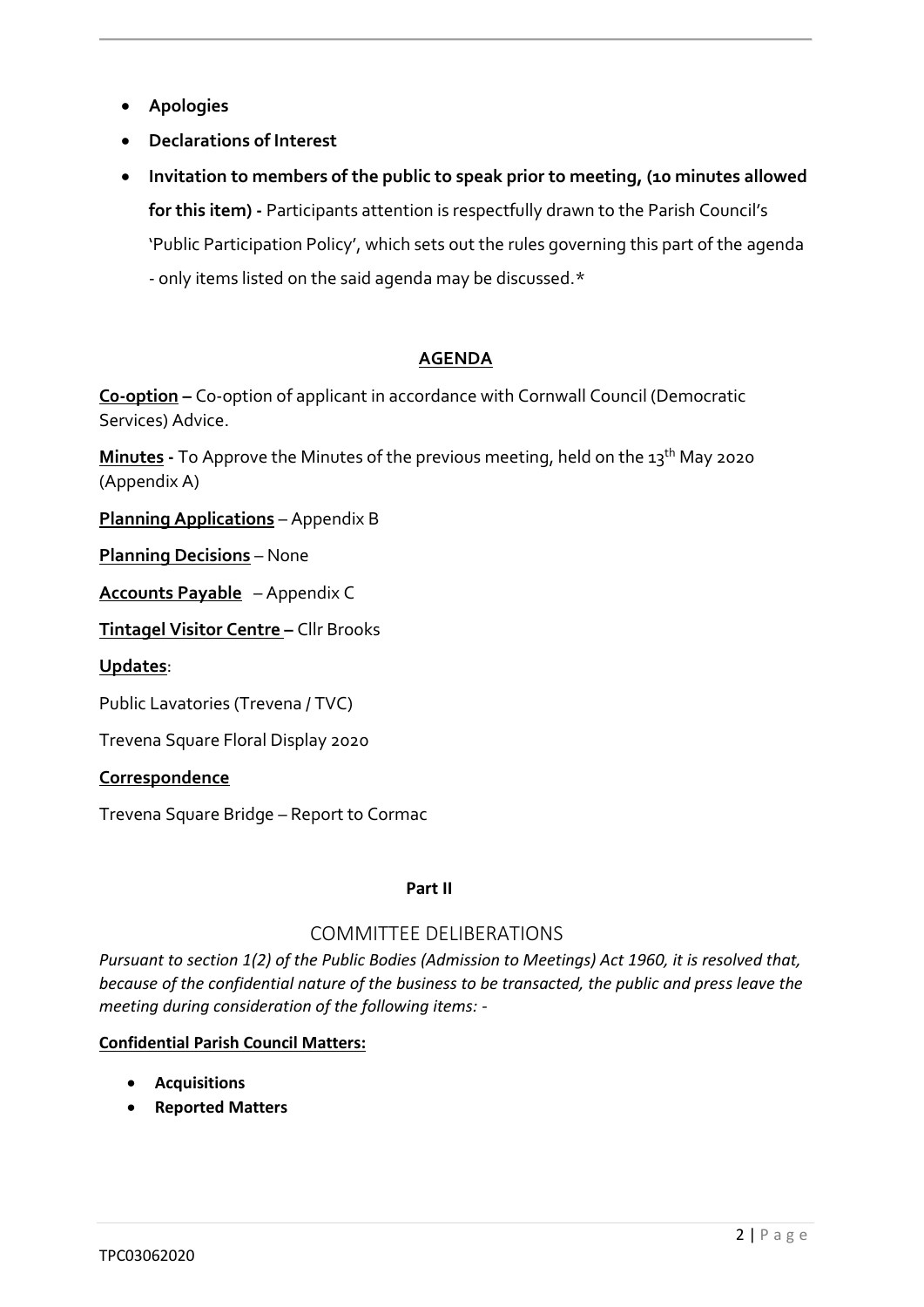#### **\* Public Participation**

- Persons wishing to speak at any meeting can only do so in relation to decision items on the agenda.
- In respect of questions at Council meetings, members of the public must give notice in writing to the Parish Clerk, by no later than noon on the Friday before the Council meeting. The notice must specify the nature of the question in enough detail to enable a reply to be prepared. Questioners have the right to ask one supplementary question once they have received the chairman's response.
- Contributions are limited to one per person per item and no person shall speak for more than 3 minutes, except in exceptional circumstances, to be determined by the Chairman.

# **Next Meeting - The next Scheduled meeting is on Wednesday 1 st July 2020.**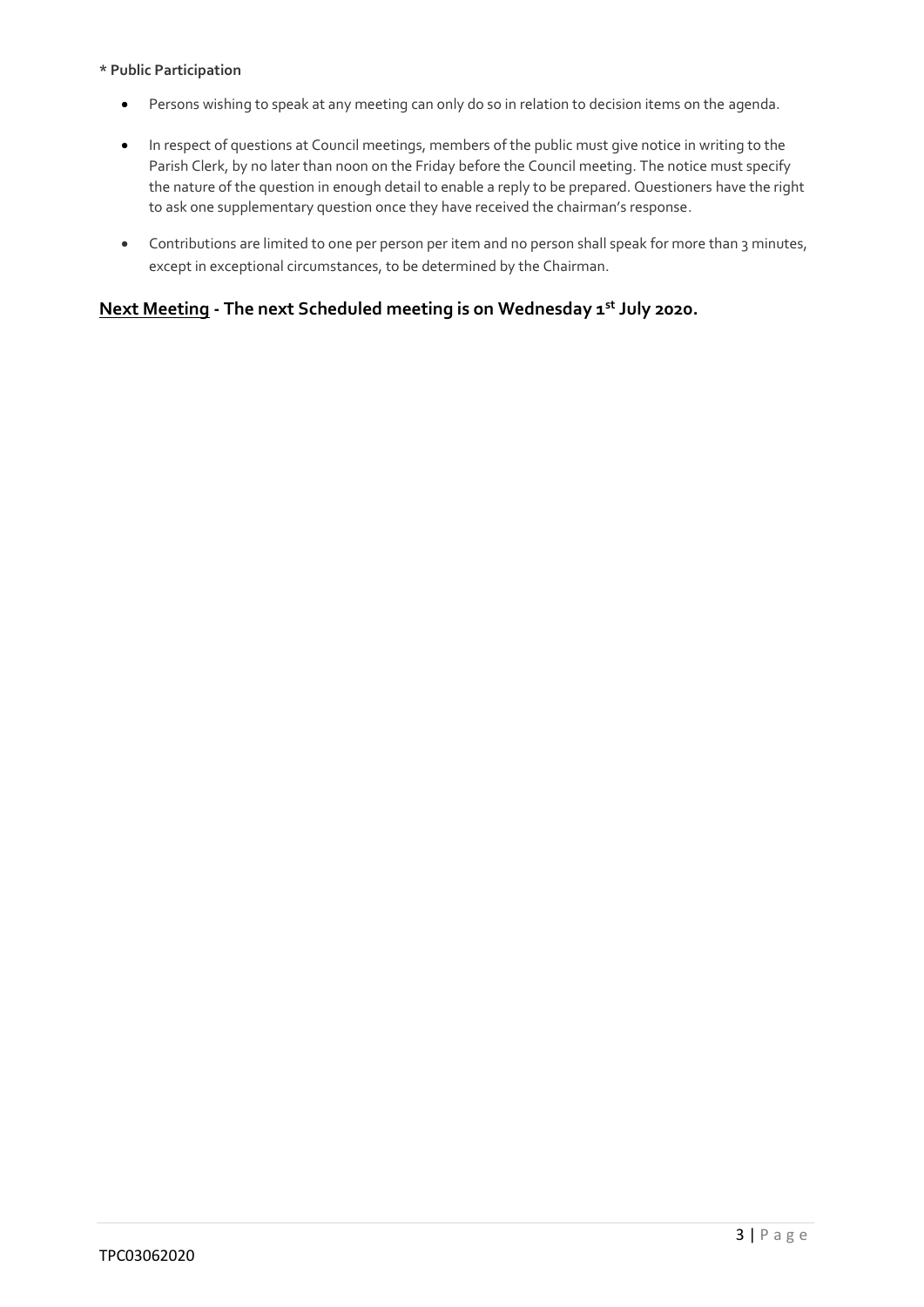**Appendix A**

# TINTAGEL PARISH COUNCIL



'Tintagel's Great Seal'

Clerk: Carolyn Y. May LLB (Hons), M.A. (Finance & Investment), B.Sc

**Phone: 01726 210139 A2 Victoria Advent House A2 Victoria Advent House E-mail: clerk@tintagelparishcouncil.gov.uk Website: www.tintagelparishcouncil.gov.uk Roche <b>Roche** Roche **Roche** 

**Station Approach Cornwall Cornwall PL26 8LG** 

18th May 2020

# **Minutes of the Virtual Meeting of Tintagel Parish Council Wednesday 13th May 2020**

**Present:** Cllr Flower (Chairman), Cllr Brooks, Cllr Goward, Cllr Harper, Cllr Pearse, Cllr Callcut, Cllr Tremain

**Members of the Public:** four

Prior to the commencement of the meeting, the Clerk read out the notice relating to the recording/ filming of the meeting and advised all participants that the meeting would be recorded by the Clerk.

**Apologies:** None

**Declarations of Interest:** None

**Invitation to members of the public to speak prior to the meeting:**

No requests had been received, to address the Parish Council.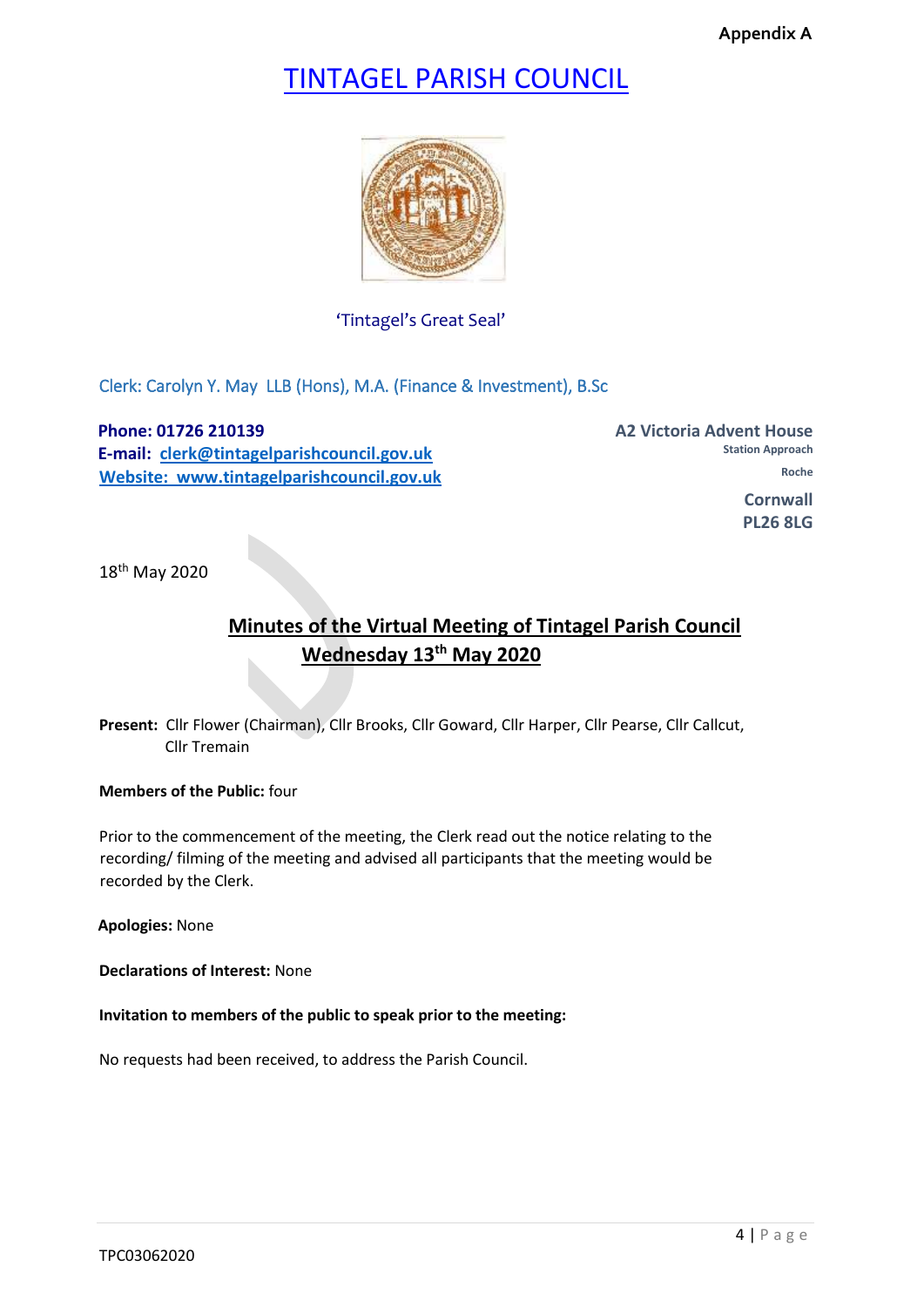#### **MINUTES**

#### **Minute 01 – 2020/21**

The Minutes from the Parish Council Meeting, held on the 4<sup>th</sup> March 2020 were considered by Members, on a page by page basis. No issues were raised in relation to the same.

It was **proposed** by Cllr. Goward **seconded** by Cllr. Flower and RESOLVED that the minutes be signed as a true record of the meeting. Six in favour, one abstention. **Carried**.

#### **PLANNING MATTERS**

#### **Minute 02 – 2020/21**

**PA20/01956 -** Truckle, Trelake Lane, Treknow PL34 0EW. No objection to the application was recorded previously, following consultation with Members of the Parish Council, under the delegated powers granted to the Chairman and Clerk.

**PA20/00569/PREAPP** – 1-6 Camelot Flats. Castle View, Tintagel, PL34 0DH. No objection to the application was recorded previously, following consultation with Members of the Parish Council, under the delegated powers granted to the Chairman and Clerk.

#### **PLANNING DECISIONS** – Noted

#### **FINANCE**

**Accounts Payable – Appendix** 

#### **Minute 03- 2020/2021**

Members considered the schedule of payments to be made.

It was proposed by Cllr Brooks, seconded by Cllr Goward and RESOLVED that the schedule of accounts, at Appendix D. would be accepted. Unanimous. **Carried.**

The Clerk advised the Meeting that she had received notification of a downward variation of Business Rates for the public lavatories, from the Business Rates division of Cornwall Council.

#### **DRAFT ANNUAL ACCOUNTS**

The Clerk presented the Draft (Unaudited Accounts) for the financial year 2019/20. These accounts are publicly displayed on the Parish Council website.

There are two separate parts to the said accounts, one relating to the Parish Council (Income and Expenditure), the other to the Tintagel Visitor Centre (Income and Expenditure).

The Clerk commenced her address on the matter of the accounts, by alluding, in the first instance to the Parish Council Income and Expenditure.

In relation to Staffing Costs, the Clerk stated that, although the Members had authorised the Clerk to be placed in a pension scheme, she had declined to do this for the present – on the grounds that it would be too onerous upon the Parish.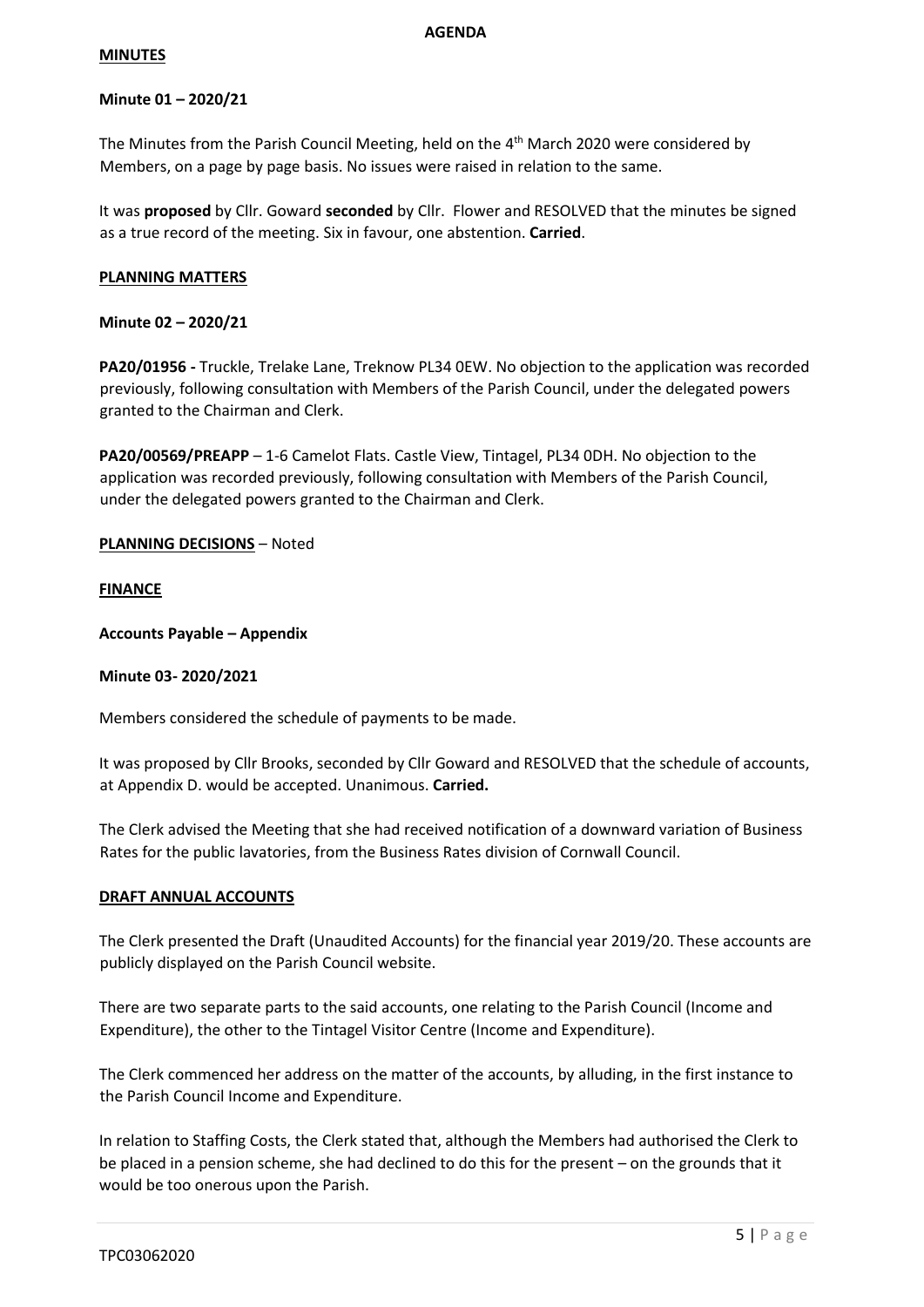Cllr Tremain asked if the Clerk had been reimbursed for the personal monies expended by her, in relation to a Parish Council Invoice. At the time in question, the Parish Council's business account could not address the invoice. Unfortunately, the creditor was facing financial challenges and required the funds, therefore the Clerk had discharged the account on behalf of the Parish Council. The Clerk confirmed that she had been reimbursed the sum of £3,000.

Members then received the Tintagel Visitor Centre Accounts.

Cllr Goward queried the stated deficit in relation to the Tintagel Brochure. Cllr Harper advised that there were still monies to be collected from advertisers (circa: £3,060).

The Clerk advised the meeting that there had been a substantial investment in both the fabric and stock for the TVC and that it was unfortunate that the village has effectively had to close down this season.

Cllr Goward asked about the TVC Business Rates. The Clerk stated that she had, immediately the lockdown was announced, corresponded with Cornwall Council, requesting a reduction in the TVC Business Rates. We are still awaiting a response to the same.

Cllr Goward felt that there was a need to discuss the on-going losses of the TVC, which are substantial. He felt that it was unfair that the Parishioners should have to meet the losses year on year.

Cllr Brooks advised the meeting that, two years ago, during precept discussions, the year on year TVC losses were discussed. At that juncture, the Members agreed at that the TVC would be given a further 12 months to improve its income performance. That period has long expired. The Clerk reclaimed £19,300 in VAT, which was 'ring-fenced' for the TVC but that sum has now been used. He added that the situation cannot be permitted to continue as the monies being used belongs to the Parishioners. The facility has to be viable and provide best value for the Parish.

#### **Minute 04- 2020/2021**

It was **proposed** by Cllr Brooks, **seconded** by Cllr Flower and RESOLVED that that all Members should give this matter some consideration between now and the next meeting, in order that a decision can be made in relation to the future of the TVC. The matter is to be listed as an agenda item for the next meeting. Unanimous. **Carried.**

# **PROJECT ADVANCEMENT**

Cllr Goward requested that the Clerk provide the Meeting with an update on the project at Trenale Lane.

The Clerk reminded Members that the presentation received from the CLLD representative alluded to available finance and the need to attempt, at least, to secure a mortgage for the property. In the event that a mortgage was not able to be secured, then EU funding may be available.

In order to progress the matter, the Clerk requested that the Members give permission for the Clerk to submit mortgage applications on behalf of the Parish Council. There would be no risk in doing so. Rather – it is an exercise to 'test the water'. It was **agreed** that the Clerk should progress this matter.

# **A further project relates to the development of the new website with Impress 51.**

The Clerk stated that work had commenced on the site but halted to the lockdown. This will be progressed by the Clerk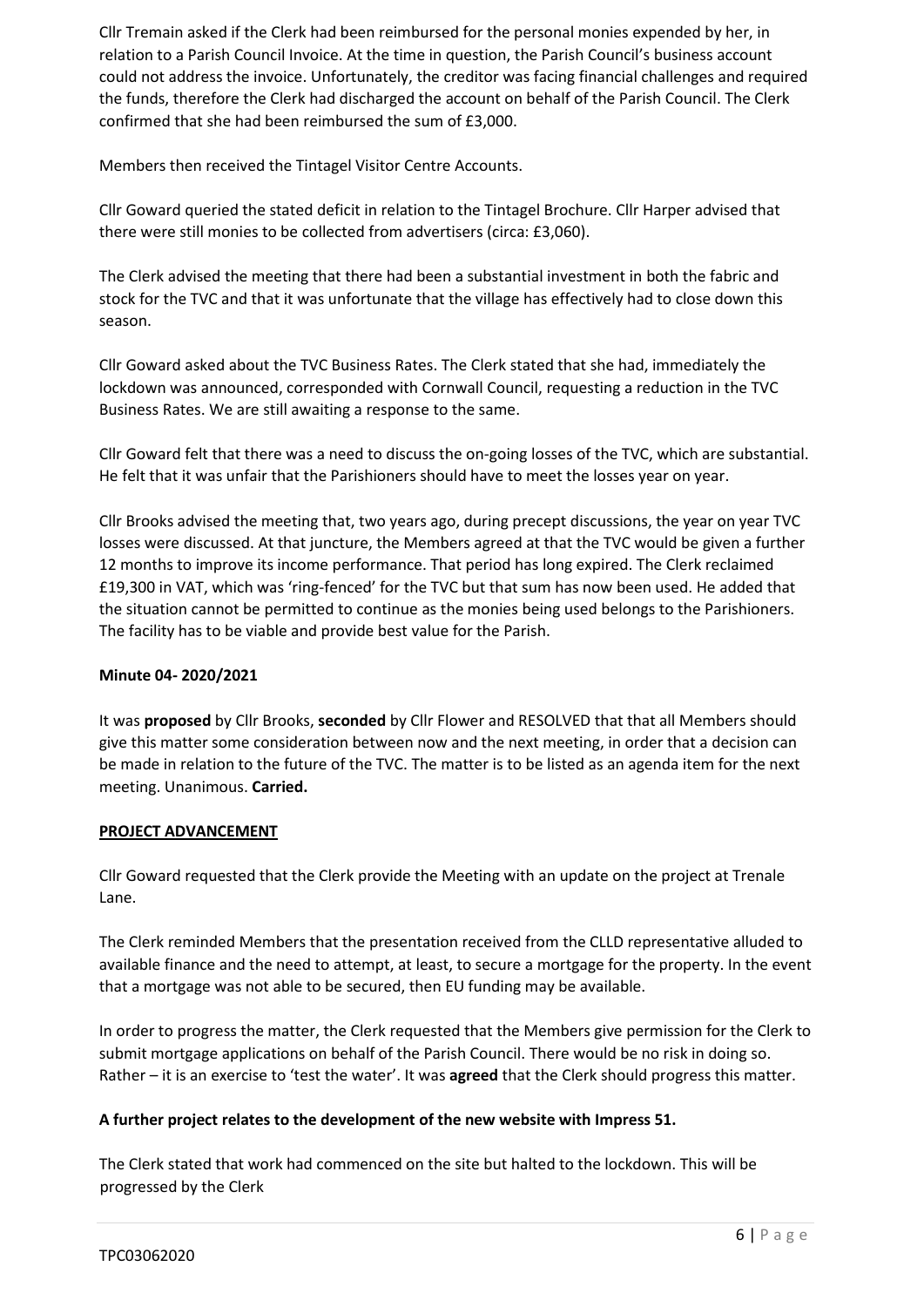#### **INTERNAL AUDITOR APPOINTMENT**

The Clerk advised the Meeting that the current Internal Auditor has retired and that another must be sought. She added that it would be her preference for an independent person, outwith Cornwall be appointed.

It was suggested that the work could be undertaken by Simon A. Martin Accountants or by a team at Devon County Council.

It was **agreed** that the Clerk would investigate the options put forward.

#### **CO-OPTION**

The Clerk has spoken to Democratic Services at Cornwall Council, in relation to co-option. She stated that the Parish Council has, on two previous occasions, advertised co-option opportunities. Whilst some of the positions were filled, the full quota was not achieved. The Clerk advised that, where cooption opportunities were available and had been previously advertised, there was no obligation to advertise further and that the Parish Council would be within its rights to co-opt without further announcements.

The Clerk advised the meeting that there were two Parishioners who had expressed an interest to be co-opted to the Parish Council but added that she would like to await confirmation from Cornwall Council, that the Parish Council was free to co-opt without further advertising.

The Members were also advised of the resignation of Cllr Mary Dyer, as a Member of the Parish Council.

It was **agreed** that the positions would be advertised on the Parish website and applications for cooption considered.

#### **MEMBER RESIGNATION**

It was **agreed** that the Clerk would draft a thank you letter to Cllr Dyer, expressing the thanks of the Members for Cllr Dyers' long service to the Parish Council.

#### **DONATION REQUEST**

The Clerk advised the Meeting that a request had been made by a local group, for a donation. The group is currently making PPE kit for local surgeries/ hospitals etc but is having to finance postage themselves.

#### **Minute 05- 2020/2021**

It was **proposed** by Cllr Flower, **seconded** by Cllr Goward and RESOLVED that the Parish Council would provide a donation of £100.00 to the group. Unanimous. **Carried.**

Cllr Jordan pledged a further £100.00 to the group and asked that their representative should be provided with his contact details.

#### **UPDATES**

• **Lavatories – TVC/ Trevena Square**

**Minute 06- 2020/2021**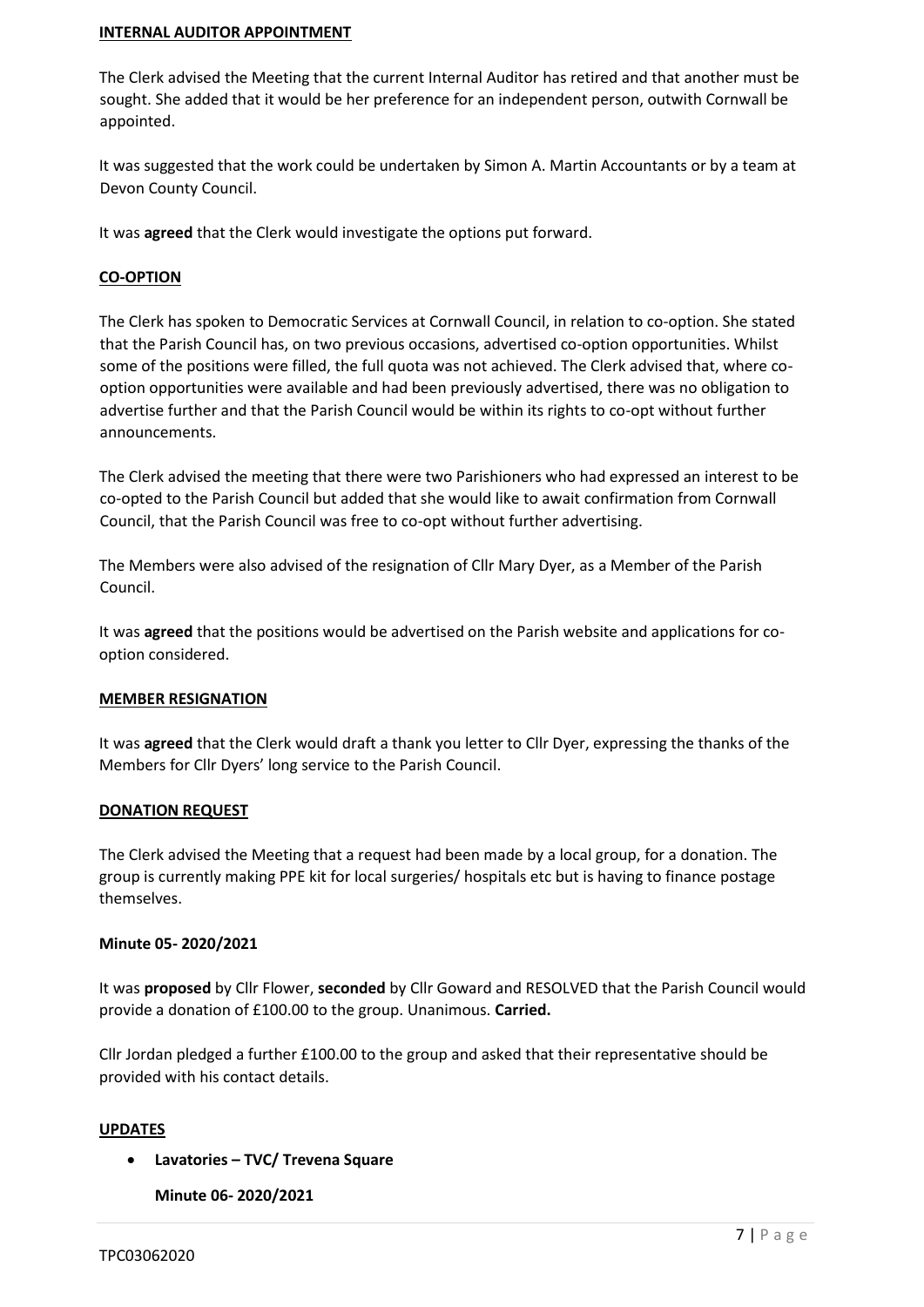The Clerk enquired about the plans to re-open the public lavatories in the village. It was **proposed** by Cllr Flower, **seconded** by Cllr Tremain and RESOLVED that the lavatories at Trevena Square and at the TVC would not be re-opened until it was safe and appropriate. Unanimous. **Carried.**

### • **Bossiney Building**

The Clerk requested the views of the Members in relation to the ex-lavatory building at Bossiney. She advised the meeting that the water supply to the facility had been cut off, as had the electricity.

Cllr Tremain alluded to the letter that the Clerk had been asked to write, in relation the procurement process employed by representatives of the Parish Council when the building had been acquired by the Parish Council.

The Clerk advised the meeting that a letter had been sent to the ex-employee responsible for overseeing the acquisition. The letter had contained a number of pertinent questions, which had required cogent responses. However, the ex-employee of the Parish Council had failed to respond to the same. A follow up letter was also forwarded to the same ex-employee, but the Clerk had not received a response to the second letter either.

Cllr Tremain asked what the process was, going forward. The Clerk advised that the next steps were a matter to be considered under a Part II discussion, in conjunction with advice received.

Members discussed possible uses for the Bossiney building, until the issues surrounding its procurement can be settled.

It was **agreed** that the building could provide a suitable storage space for the Parish Council.

The Clerk highlighted the fact that a suitable door would have to be installed, along with window protection (one window was recently smashed) and suitable security measures taken (there have been reports of two persons loitering at the rear of the building) to ensure that nefarious activity is discouraged.

It was suggested that the available space at the facility could be maximised by removing the sanitary ware and partitions. Members **agreed** that Cllr Callcut should meet with Mr Andy Pearce in order to assess the work to be carried out.

#### **CORRESPONDENCE**

The Clerk appraised Members of a recent item of correspondence, received from the Community Link Officer at Cornwall Council. The Officer enquired whether Tintagel Parish Council would wish to participate in providing a venue for a regular Farmers Market in the village.

Members discussed the matter and **agreed** that the Clerk should register an interest, on behalf of the Parish Council. However, it was stressed that the vendors must not compete with village businesses, in respect of item type.

#### **The Meeting Closed at 19.56 hours**

# **Next Meeting: Wednesday 3rd June**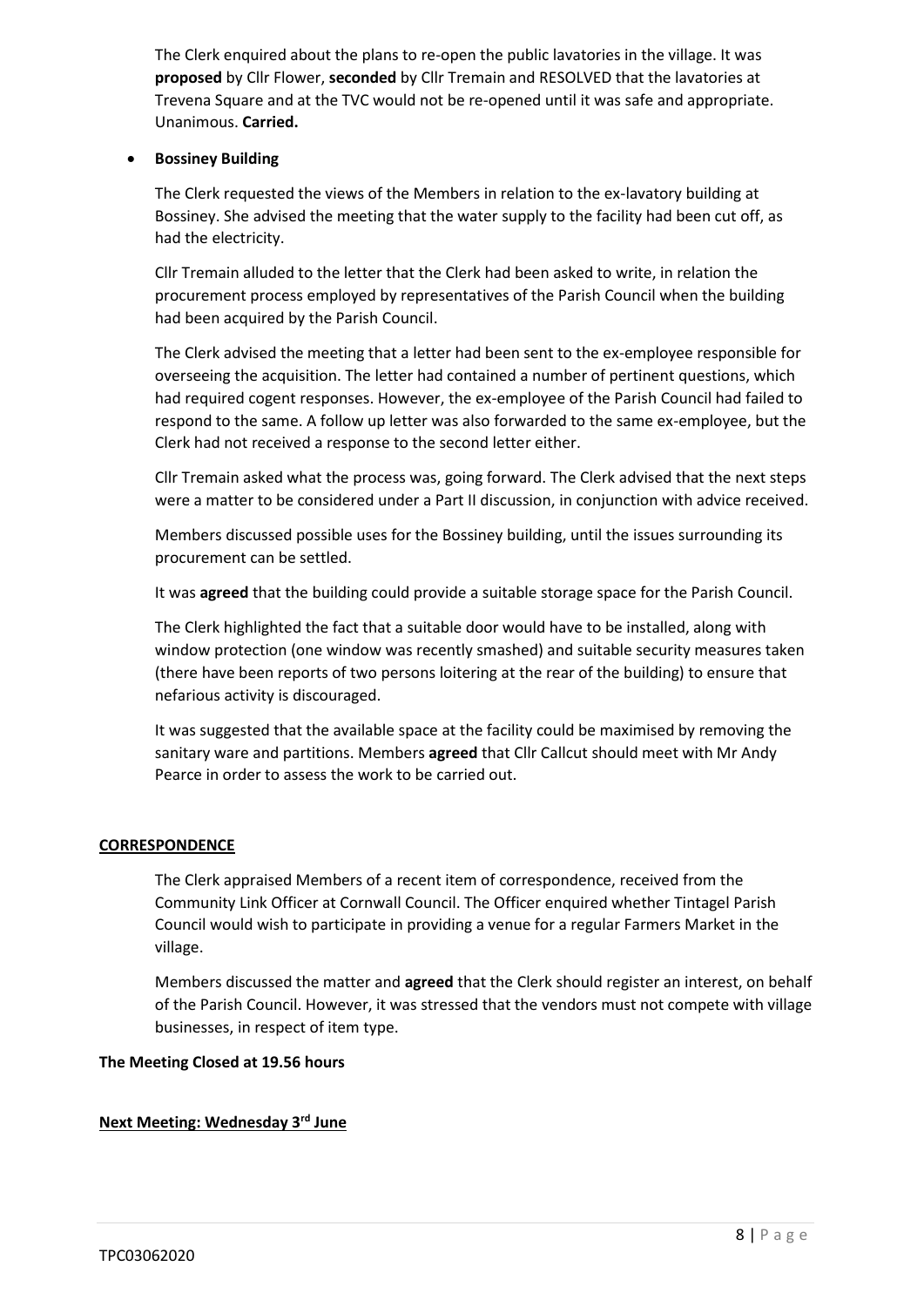#### **PLANNING APPLICATIONS Appendix B**

| Reference                    | PA20/04001                                                                                                                            |
|------------------------------|---------------------------------------------------------------------------------------------------------------------------------------|
| Alternative Reference        | PP-08718801                                                                                                                           |
| <b>Application Validated</b> | Thu 14 May 2020                                                                                                                       |
| Address                      | Merlins Cottage Trevillick Tintagel Cornwall PL34 0DN                                                                                 |
| Proposal                     | Replacement of single storey conservatory extension and a<br>shed with new single storey extensions. Balcony to the<br>west elevation |
| <b>Status</b>                | Awaiting decision                                                                                                                     |

| Reference                    | PA20/00920/PREAPP                                                                         |
|------------------------------|-------------------------------------------------------------------------------------------|
| Alternative Reference        | n/a                                                                                       |
| <b>Application Validated</b> | Thu 14 May 2020                                                                           |
| Address                      | Pendragon House Trevillick Tintagel Cornwall PL34 ODN                                     |
| Proposal                     | Pre application advice for erection of two bedroom single<br>storey, residential eco home |
| <b>Status</b>                | Awaiting decision                                                                         |

| Reference                    |                                                                                                                                                                                                                                                                                       | PA20/04009 |  |  |
|------------------------------|---------------------------------------------------------------------------------------------------------------------------------------------------------------------------------------------------------------------------------------------------------------------------------------|------------|--|--|
| Alternative Reference        | PP-08719070                                                                                                                                                                                                                                                                           |            |  |  |
| <b>Application Validated</b> | Thu 28 May 2020                                                                                                                                                                                                                                                                       |            |  |  |
| <b>Address</b>               | Dunsford Trethevy Tintagel Cornwall PL34 0BG                                                                                                                                                                                                                                          |            |  |  |
| Proposal                     | Reserved matters application in respect of PA18/09113<br>(Application for Outline Planning Permission with all<br>matters reserved: Demolition of existing dwelling and<br>erection of two dwellings) Resubmission of previously<br>withdrawn application PA19/09965 dated 20.04.2020 |            |  |  |